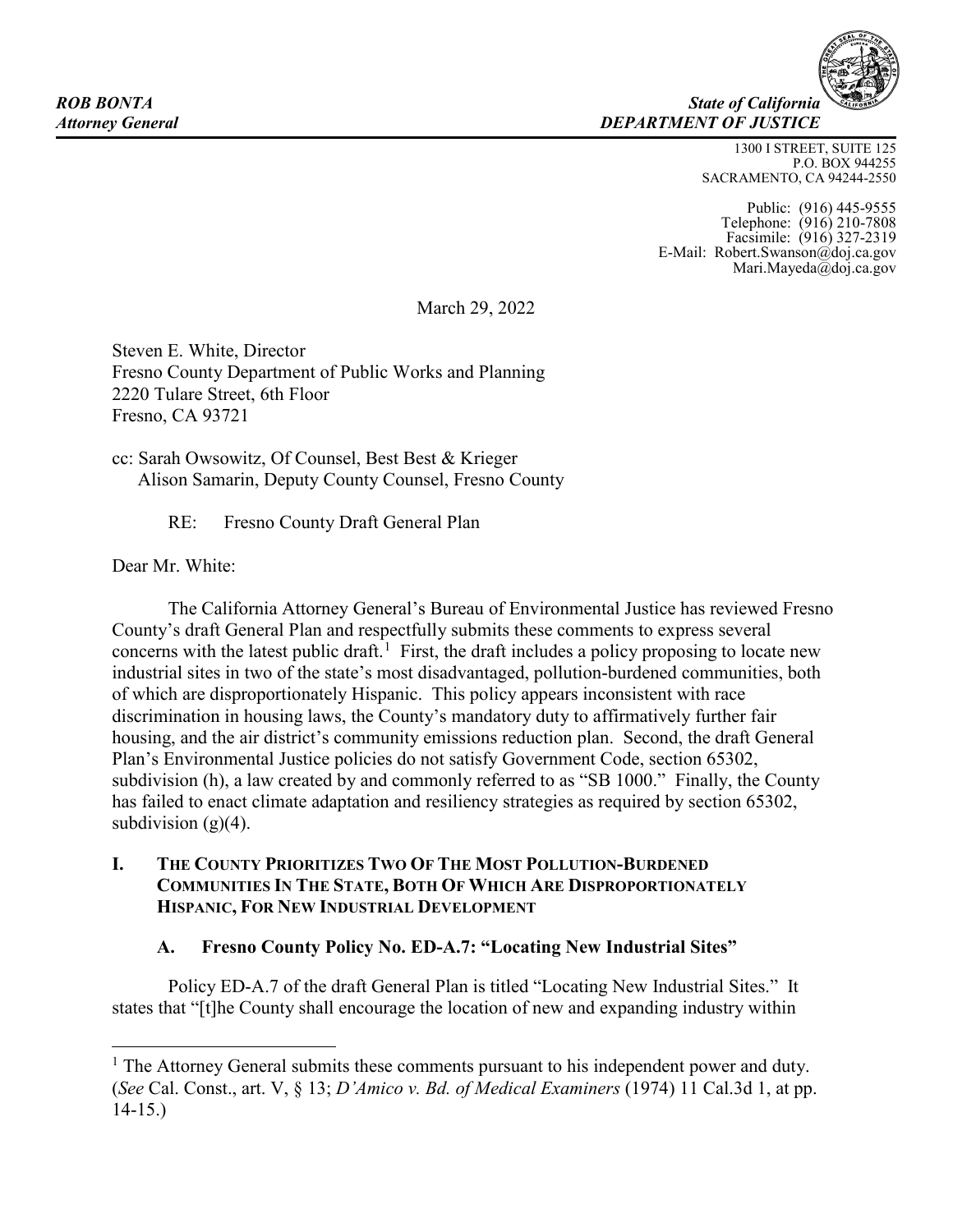Fresno County," and that "[i]nitial focus of potential new or redeveloped industrial areas shall include Malaga, Calwa, and the Golden State Industrial Corridor." (Fresno County General Plan Policy Document: General Plan Review and Revision Public Review Draft (July, 2021) at p. 2-5 ("General Plan Policy Document").) As a "policy," ED-A.7 is a "[s]pecific statement guiding action and implying clear commitment." (General Plan Policy Document at p. 1-15.) "Shall" is defined as "an unequivocal directive." (*Ibid*.) The County's "clear commitment" and "unequivocal directive" to prioritize Malaga and Calwa for new or redeveloped industrial sites in light of the known pollution burdens, health risks and population demographics raises civil rights and environmental justice concerns.

We do not have a general objection to the portion of the policy regarding locating new industrial sites in the Golden State Industrial Corridor, as there may be more land away from residences or other sensitive uses in this area available for industrial development. However, specific developments within the Golden State Industrial Corridor may raise concerns if they increase pollution and are located near sensitive uses. The County should evaluate all proposed developments to determine whether they comply with the law.

## **B. Disproportionate Impact on Disadvantaged Communities**

Malaga and Calwa are among the most pollution-burdened communities in the state. Both communities are already surrounded by industrial uses. Satellite images of Malaga and Calwa, along with nearby industrial uses, are appended to this letter.

The County acknowledges that both are "disadvantaged unincorporated communities" as defined by state law. (General Plan Policy Document at p. 2-165-166.) The California Air Resources Board (CARB) has designated South Central Fresno, including Malaga and Calwa, as among the "highest priority locations" for community air monitoring stations under Health and Safety Code, section 42705.5, subdivision (c), a law created by and commonly referred to as "AB  $617$ ."<sup>[2](#page-1-0)</sup> Pursuant to AB  $617$ , the San Joaquin Valley Air Pollution Control District developed a community emissions reduction program (CERP) for the area. Notably, this plan "focuses on reducing exposure to fine particulate matter (PM 2.5)" and "[r]eduction strategies target a variety of sources including ... new industrial developments."<sup>[3](#page-1-1)</sup>

CalEnviroScreen is a tool created by the California Environmental Protection Agency, Office of Environmental Health Hazard Assessment that uses environmental, health, and socioeconomic information to produce scores and rank every census tract in the state. A census tract with a high score is one that experiences a much higher pollution burden than a census tract

 $\overline{a}$ 

<span id="page-1-0"></span><sup>2</sup> "South Central Fresno" (no date), *California Air Resources Board*, available at: [https://ww2.arb.ca.gov/our-work/programs/community-air-protection](https://ww2.arb.ca.gov/our-work/programs/community-air-protection-program/communities/south-central-fresno)[program/communities/south-central-fresno.](https://ww2.arb.ca.gov/our-work/programs/community-air-protection-program/communities/south-central-fresno) 3 *Ibid.*

<span id="page-1-1"></span>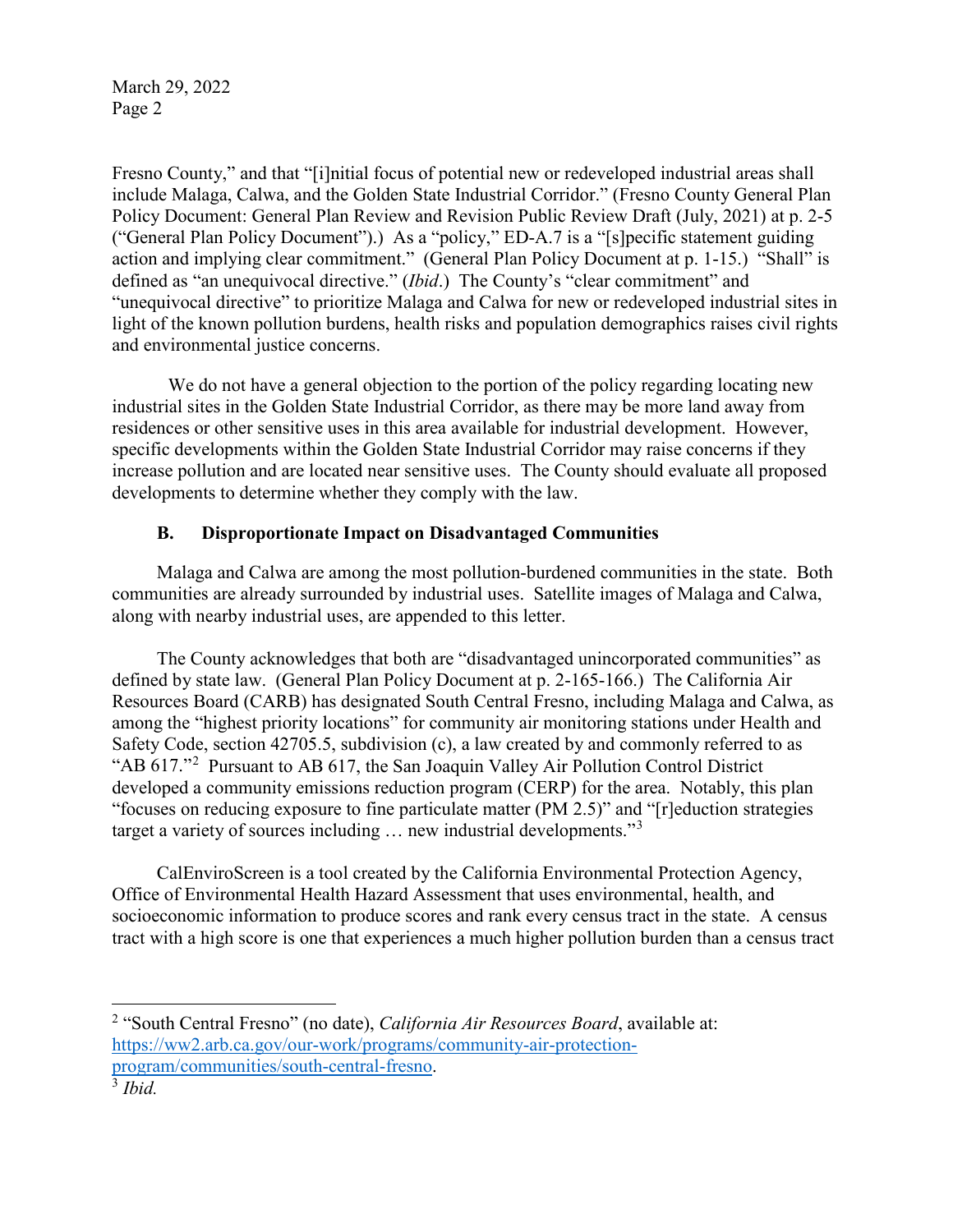with a low score. Many of these metrics are tied directly to housing.<sup>[4](#page-2-0)</sup> CalEnviroScreen 4.0 ranks Malaga in the 100th percentile for pollution burden and Calwa in the 99th percentile.<sup>[5](#page-2-1)</sup> Both rank among the most polluted census tracts statewide for PM 2.5 pollution, toxic releases, clean-up sites, groundwater threats, hazardous waste, and solid waste. Malaga also ranks highly in terms of pesticide use and drinking water hazards.

In both communities, residents suffer from the effects of this pollution. Asthma rates are in the 93rd and 94th percentile for Malaga and Calwa residents, respectively, and cardiovascular disease rates are in the 71st and 74th percentiles. Rates of both asthma and cardiovascular disease are indicators of exposure to pollution and make the communities more vulnerable to the health impacts of additional pollution.

Residents of Malaga and Calwa are disproportionately Hispanic: Malaga is 75.2% Hispanic and Calwa 81.1% Hispanic, whereas the County as a whole is 53.8% Hispanic.<sup>[7](#page-2-3)</sup> Malaga and Calwa's demographics further underscore their vulnerability. According to census and state demographic data, 64% of people in Malaga and 59% of people in Calwa have incomes under twice the federal poverty rate; 47% of people over 25 in Malaga and 50% of people over 25 in Calwa have less than a high school education; 13% of households in Malaga and 20% of households in Calwa have no English speakers over the age of fourteen; and 84% of students at Malaga Elementary School and 96% of students at Calwa Elementary School qualify for free or reduced-price meals.<sup>[8](#page-2-4)</sup>

This combination of pollution burdens and vulnerability in these communities can result in a higher cumulative pollution impact.<sup>[9](#page-2-5)</sup> Here, "locating new industrial sites" in Malaga and Calwa would knowingly add to the recognized environmental and health problems faced by residents.

<span id="page-2-0"></span><sup>4</sup> CalEnviroScreen 4.0 (October 2021 Report), *California Office of Environmental Health Hazard Assessment* and *California Environmental Protection Agency*, available at: [https://oehha.ca.gov/media/downloads/calenviroscreen/report/calenviroscreen40reportf2021.pdf,](https://oehha.ca.gov/media/downloads/calenviroscreen/report/calenviroscreen40reportf2021.pdf)

at pp. 116 (groundwater), 126 (hazardous waste), 141 (solid waste).

 $\overline{a}$ 

<span id="page-2-1"></span><sup>5</sup> CalEnviroScreen 4.0, available at: [https://oehha.ca.gov/calenviroscreen/report/calenviroscreen-](https://oehha.ca.gov/calenviroscreen/report/calenviroscreen-40)[40](https://oehha.ca.gov/calenviroscreen/report/calenviroscreen-40) ("CalEnviroScreen 4.0").

<span id="page-2-2"></span><sup>6</sup> CalEnviroScreen 4.0.

<span id="page-2-3"></span> $<sup>7</sup>$  Data available at: [https://www.census.gov/quickfacts/fresnocountycalifornia.](https://www.census.gov/quickfacts/fresnocountycalifornia)</sup>

<span id="page-2-4"></span><sup>&</sup>lt;sup>8</sup> CalEnviroScreen 4.0; Free and Reduced Price Meal Program data available at: [https://www.cde.ca.gov/ds/sd/sd/filessp.asp.](https://www.cde.ca.gov/ds/sd/sd/filessp.asp) According to CalEnviroScreen, Malaga and Calwa respectively score in the 70th and 86th percentiles for linguistic isolation, 95th and 97th percentiles for educational attainment, and 94th and 91st percentiles for income.

<span id="page-2-5"></span><sup>9</sup> "Cumulative Impacts: Building a Scientific Foundation," *Office of Environmental Health Hazard Assessment* (Dec. 2010), Exec. Summary, available at:

[https://oehha.ca.gov/media/downloads/calenviroscreen/report/cireport123110.pdf,](https://oehha.ca.gov/media/downloads/calenviroscreen/report/cireport123110.pdf) at p. ix.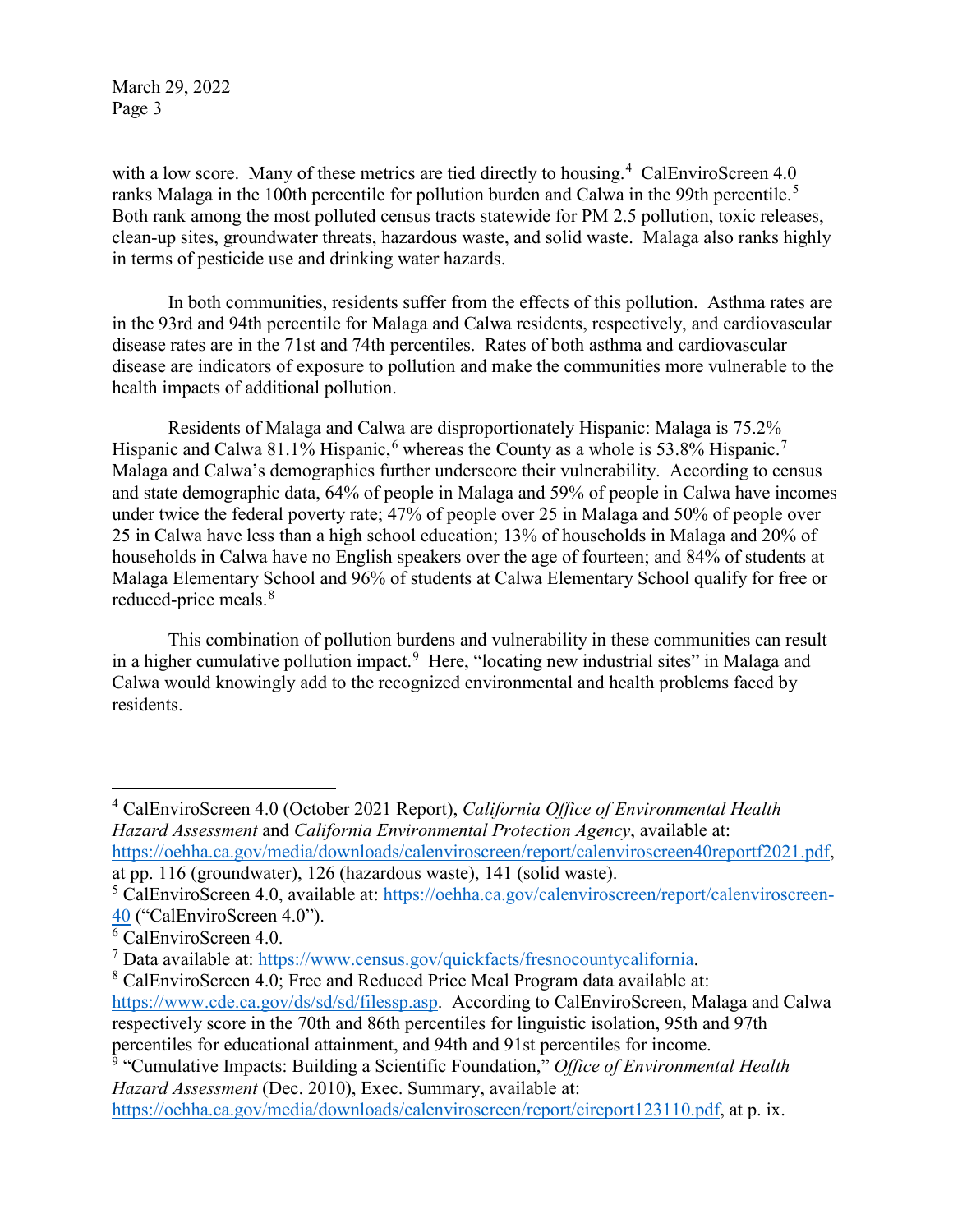#### **II. POLICY ED-A7 LIKELY VIOLATES HOUSING DISCRIMINATION LAWS**

Policy ED-A.7's express targeting of Malaga and Calwa for new industrial sites likely violates housing discrimination laws. The California Fair Employment and Housing Act (FEHA), Government Code, section 12900, *et. seq*., prohibits discrimination either intentionally or through a facially neutral land use practice with a discriminatory effect that "make[s] housing opportunities unavailable" based on race or other protected characteristics. (Gov. Code, § 12955, subd. (l).) This prohibition includes any land use practice that "[r]esults in the location of toxic, polluting and/or hazardous land uses in a manner that … adversely impacts … the enjoyment of residence…or any other land use benefit related to residential use…." (Cal. Code Regs., tit. 2, § 12161, subd. (b)(10).)

In a discriminatory effect challenge, intent is irrelevant. (*Sisemore v. Master Financial, Inc.* (2007) 151 Cal.App.4th 1386, 1419.) FEHA may provide greater protection than federal law and cannot be construed to provide lesser protection. (Gov. Code, § 12955.6.) A plaintiff must show that "a challenged practice caused or predictably will cause a discriminatory effect." (Cal. Code Regs., tit. 2, § 12061, subd. (a); *see also Southwest Fair Housing Council, Inc. v. Maricopa Domestic Water Improvement District* (9th Cir. 2021) 17 F.4th 950, 962 (permitting challenge where a policy "exacerbated a discriminatory effect").) Upon proof that a policy has a discriminatory effect, it would fall to the County to establish a "legally sufficient justification" for the land use policy, including without limitation the absence of an alternative with a less discriminatory effect. (Cal. Code Regs., tit. 2, § 12062, subd. (b).)

Here, ED-A.7 "predictably will cause a discriminatory effect" or "exacerbate<sup>[]</sup> a discriminatory effect." ED-A.7 targets Malaga and Calwa—two disproportionately Hispanic communities that already rank among the most polluted communities statewide—for new industrial development, bringing additional pollution to these communities. This pollution, along with the health and quality of life impacts it will cause, are discriminatory effects. (Cal. Code Regs., tit. 2, § 12161, subd. (b)(10).) The County appears to be aware of this fact. As the County's own draft Environmental Justice Element recognizes, "[i]n California, some communities with lower income levels, lower levels of education and higher proportions of minority residents bear a disproportionate burden of environmental hazards. These environmental inequities are largely a result of inappropriate zoning (e.g., residential uses located adjacent to industrial uses) and [higher pollution exposure] in lower income communities." (General Plan Policy Document at p. 2-157.)

Prior commenters have raised concerns over ED-A.7's impacts on Malaga and Calwa, further demonstrating the predictability—and the County's awareness—of these discriminatory effects. The Malaga County Water District noted that any increase in "industrial saturation or intensity in or around the Malaga Community will result in … greater pollution burden" on the residents and that "the current and proposed land use and zoning within the Malaga Community has resulted in poor road conditions and inadequate circulation for the high frequency of truck traffic…, inadequate availability of housing particularly low-income housing, inadequate open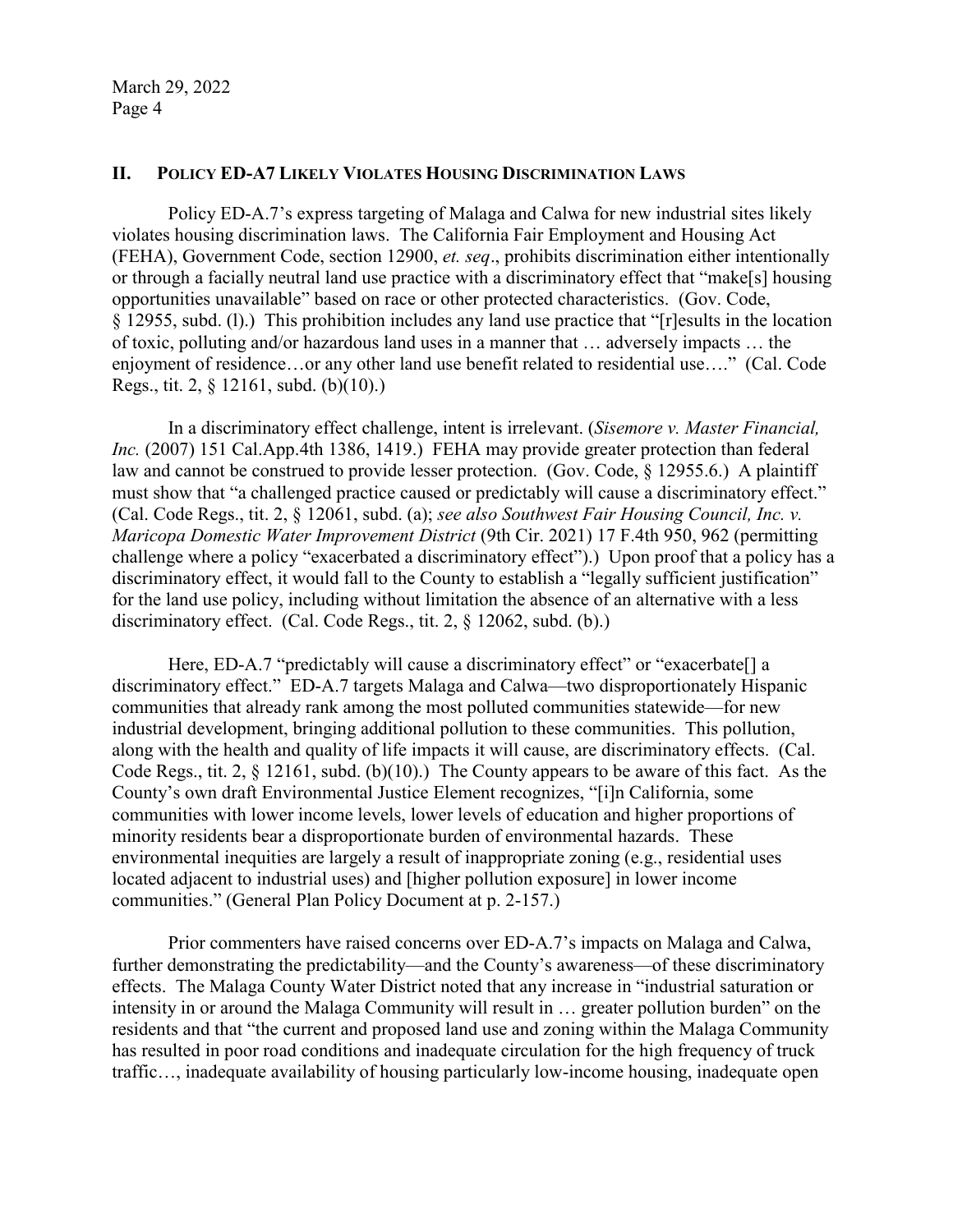$\overline{a}$ 

space and parks, and inadequate economic opportunity for the residents...."<sup>[10](#page-4-0)</sup> Similarly, Calwa is nearly encircled by the City of Fresno, so new industrial development there pursuant to ED-A.7 will necessarily further concentrate pollution in the limited County land near the community. Comments by California Rural Legal Assistance, the Catholic Diocese of Fresno, Safe Routes to Schools National Partnership, and the Leadership Counsel for Justice and Accountability have echoed these concerns.<sup>11</sup>

ED-A.7 expressly states that the initial focus for the location of new industrial sites in the County "shall include" Malaga and Calwa and the draft General Plan defines "shall" to mean "an unequivocal directive." Thus, if enacted, ED-A.7 would have a direct connection to the discriminatory effect of prioritizing "the location of toxic, polluting and/or hazardous land uses in a manner that" adversely impacts residential use, in violation of FEHA. (Cal. Code Regs., tit. 2, § 12161, subd. (b)(10).) Malaga and Calwa are disproportionately Hispanic compared to the County as a whole. (*See, e.g*., *Sisemore v. Master Financial, Inc*. (2007) 151 Cal.App.4th 1386 (permitting disparate impact challenge where policy disproportionately affected protected classes which comprised a much higher percentage in the group impacted by the policy than the percentages of those groups generally in the County); *Southwest Fair Housing Council, Inc. v. Maricopa Domestic Water Improvement District* (9th Cir. 2021) 17 F.4th 950, 963.) Moreover, "awareness of the effect" of the challenged policy can support a claim for intentional discrimination under FEHA or other laws. (*See Avenue 6E Investments, LLC v. City of Yuma, Ariz.* (9th Cir. 2016) 818 F.3d 493, 508.)

Finally, we remind the County of its "mandatory duty" to "take no action that is materially inconsistent with its obligation to affirmatively further fair housing." (Gov. Code, § 8899.50, subd. (b)(1)-(2).) "[M]aterially inconsistent actions include those that… [h]ave a disparate impact on protected classes (e.g., zoning or siting toxic or polluting land uses or projects near a disadvantaged community…)."[12](#page-4-2)

[https://www.co.fresno.ca.us/Home/ShowDocument?id=27147,](https://www.co.fresno.ca.us/Home/ShowDocument?id=27147) at p. 3.

<span id="page-4-0"></span> $10$  Comment Letter to Fresno County Department of Public Works and Planning (March 13, 2018), *Malaga County Water District*, available at:

<span id="page-4-1"></span><sup>&</sup>lt;sup>11</sup> Comment Letter to Fresno County Department of Public Works and Planning (May 4, 2018), *California Rural Legal Assistance*, at pp. 12-13; Comment Letter to Fresno County Department of Public Works and Planning (May 4, 2018), *Leadership Counsel for Justice and Accountability, Catholic Diocese of Fresno, and Safe Routes to Schools National Partnership*, at pp. 10-12, 17-18.

<span id="page-4-2"></span><sup>&</sup>lt;sup>12</sup> "Affirmatively Furthering Fair Housing: Guidance for All Public Entities and for Housing Elements (April 2021 Update)," *California Department of Housing and Community Development*, at p. 16.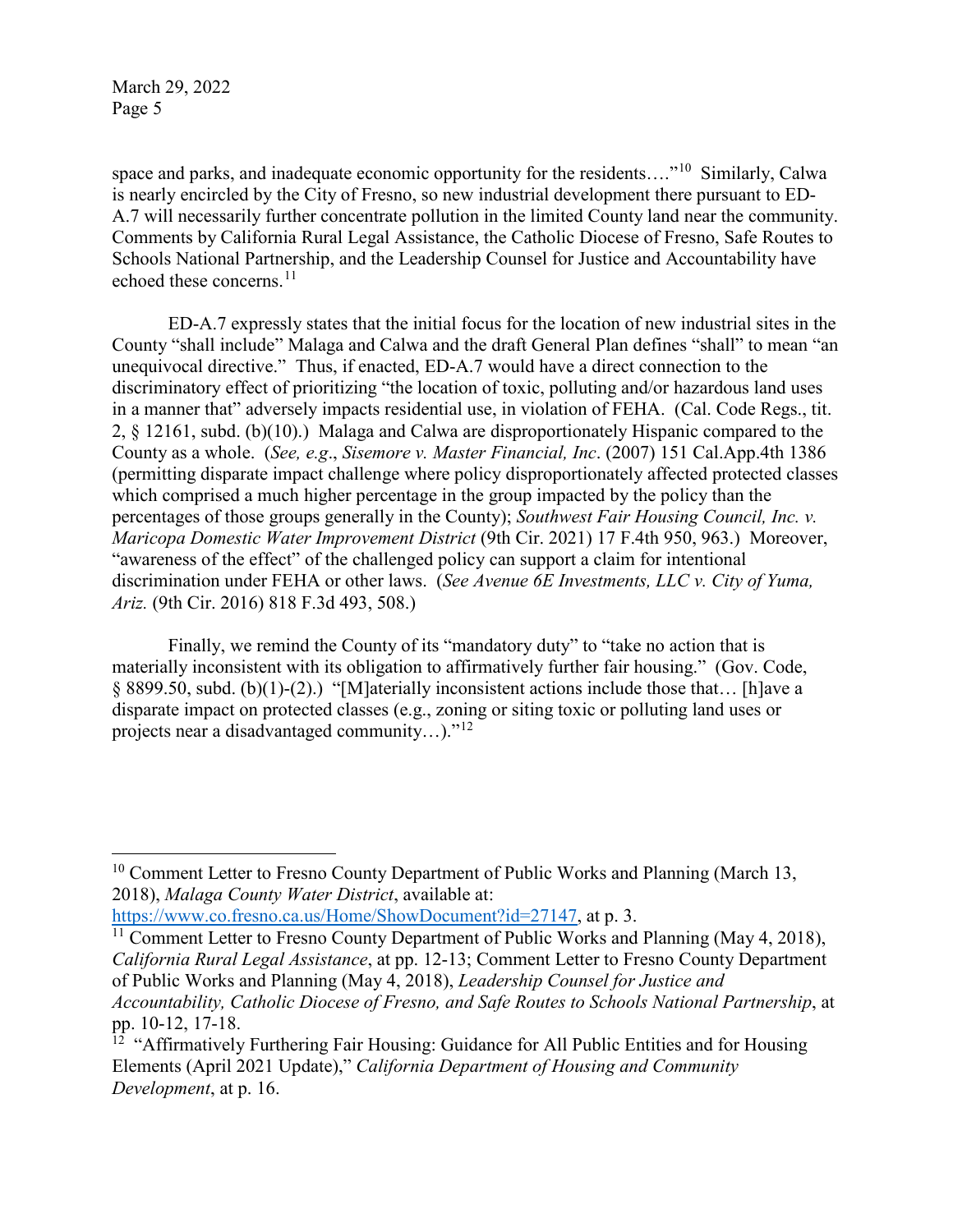$\overline{a}$ 

### **III. POLICY ED-A.7 IS INCONSISTENT WITH THE SOUTH CENTRAL FRESNO CERP**

In 2018, the communities in South Central Fresno, including Malaga and Calwa, were selected by CARB to participate in the Community Air Protection Program.<sup>13</sup> As a result, the San Joaquin Valley Air Pollution Control District prepared a CERP for the area. The CERP describes a suite of strategies to reduce emissions and exposures throughout the community, specifically around the elementary schools and child daycare centers located in Malaga and Calwa. A primary concern expressed by residents during the development of the CERP was industrial development that would impact both neighborhoods. Indeed, the CERP identifies industrial development, heavy-duty trucks, and industrial processes as top community concerns in the planning area.<sup>14</sup> The CERP also provides strategies, including incentive funding and planning collaboration with Fresno County, to address these concerns and reduce emissions. By its directive to "locat[e] new industrial sites" in Malaga and Calwa, Policy ED-A.7 would frustrate the CERP, its emissions-reduction strategies, and AB 617's stated goals to relieve disadvantaged communities of their disproportionate pollution burden.

#### **IV. THE ENVIRONMENTAL JUSTICE ELEMENT DOES NOT SATISFY SB 1000**

SB 1000, a law that went into effect in 2018, mandates that general plans identify and describe disadvantaged communities within the local jurisdiction and include environmental justice policies ("EJ Policies") addressing eight topics. (Gov. Code, § 65302, subd. (h).) These EJ Policies must aim to reduce pollution exposures, improve air quality, promote public facilities, increase food access, provide safe and sanitary homes, promote physical activity, promote civic engagement in the public decision-making process, and prioritize improvements and programs that address the needs of the disadvantaged communities. (*Ibid*.) California law defines environmental justice to include "deterrence, reduction, and elimination of pollution burdens for populations and communities experiencing the adverse effects of that pollution, so that the effects of the pollution are not disproportionately borne by those populations and communities" and "at a minimum, the meaningful consideration of recommendations from communities most impacted by pollution into environmental and land use decisions." (Gov. Code  $§$  65040.12(e)(2).)

In its draft Environmental Justice Element, the County identified over sixty disadvantaged communities. (General Plan Policy Document at pp. 2-165 to 2-166.) These communities span the County and suffer from a range of environmental challenges, such as poor air quality, lack of clean water, pesticide exposure, and/or proximity to contaminated sites.<sup>15</sup> Many of these communities are also deprived of critical infrastructure to alleviate these

<span id="page-5-2"></span>[https://community.valleyair.org/media/1516/01finalscfresnocerp-9-19-19.pdf,](https://community.valleyair.org/media/1516/01finalscfresnocerp-9-19-19.pdf) at p. 46. <sup>15</sup> *See generally* CalEnviroScreen 4.0.

<span id="page-5-0"></span><sup>13 &</sup>quot;Community Air Protection Program" (no date), *California Air Resources Board*, available at: [https://ww2.arb.ca.gov/capp.](https://ww2.arb.ca.gov/capp) 14 "Community Emissions Reduction Program: South Central Fresno," *San Joaquin Valley Air* 

<span id="page-5-1"></span>*Pollution Control District*, available at: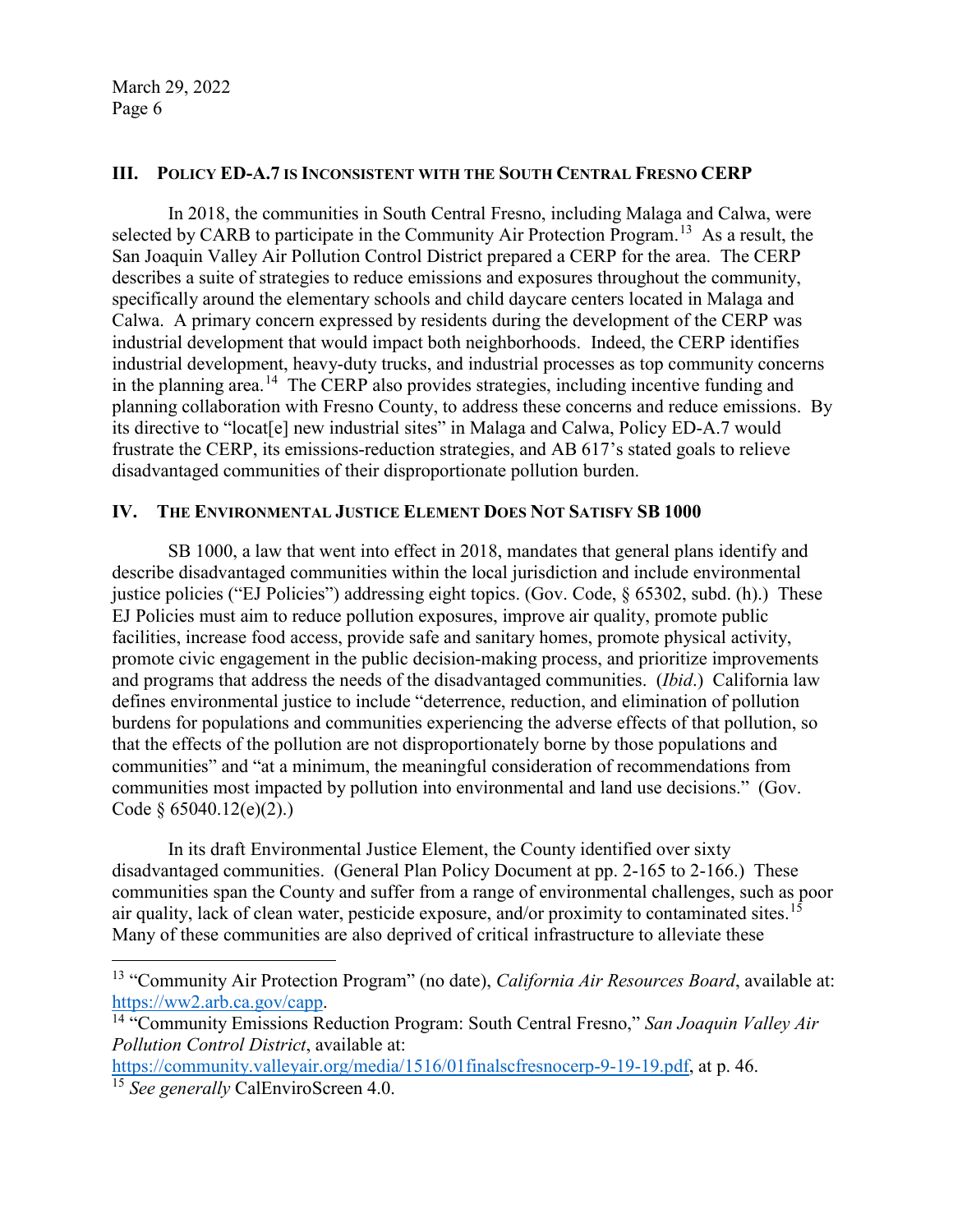$\overline{a}$ 

environmental burdens.<sup>[16](#page-6-0)</sup> A robust environmental justice element is therefore crucial to address these inequities and ensure that all County residents can benefit from a clean environment, good health, and suitable quality of life.

The County's draft Environmental Justice Element policies do not comprehensively address SB 1000's requirements. First, many of the policies are already required by state law or are so vague as to be unenforceable. For example, the draft General Plan would require development projects to incorporate mitigation for adverse environmental impacts, a basic tenet of the California Environmental Quality Act. (General Plan Policy Document at p. 2-168.) The draft General Plan would also require new projects to have bicycle racks, an existing mandate in the State Green Building Code. (*Id*. at p. 2-169.) Requiring compliance with existing law does not meet SB 1000's mandate. Vague policies that do not impose any specific restraint on County actions include the policies to "raise awareness about healthy eating habits and food choices" and "ensure that residents of disadvantaged communities are provided the opportunity to participate in decisions that may have an adverse impact to their health." (*Id.* at p. 2-169.) Due to their vagueness, it's unclear what, if any, impact these policies would have for disadvantaged communities in the County's planning area.

Second, the draft General Plan policies fail to engage with the breadth of environmental issues facing the County's disadvantaged communities. For example, to satisfy SB 1000's requirement to adopt policies that "reduce pollution exposure," the draft General Plan includes a policy encouraging new sensitive land uses "to be located an appropriate distance from freeways, major roadways, and railroad tracks." (*Id*. at p. 2-168.) Not only does this policy fail to buffer new sensitive uses from many other major sources of pollution, such as industrial facilities, it also does not prevent new sources of pollution from being sited near existing sensitive land uses. This issue is particularly acute given the County's ED-A.7 policy, which directs new industrial development toward two of the County's disadvantaged communities over community opposition.

Third, the County's draft General Plan does not "prioritize improvements and programs that address the needs of the disadvantaged communities," as SB 1000 demands. The implementation measures, which are intended to be concrete actions the County will take to implement the policies, are inadequate. As there are only five implementation measures, the Plan leaves most policies unimplemented. Additionally, while two of the implementation measures are helpful,<sup>[17](#page-6-1)</sup> the others suffer from the same flaws as many of the policies—one is required by state law (providing bicycle racks in new developments, an existing mandate in the

<span id="page-6-0"></span><sup>16 &</sup>quot;Disadvantaged Unincorporated Communities SB 244" (2020), *Fresno County*, available at: <https://www.co.fresno.ca.us/home/showpublisheddocument/48571/637484551455500000> ("Fresno County DUC Report").

<span id="page-6-1"></span> $17$  Those two concern working with other entities to apply for transportation grants and to maintain and/or identify new routes to healthcare facilities and shopping outlets that provide access to healthy foods. (General Plan Policy Document at p. 3-28.)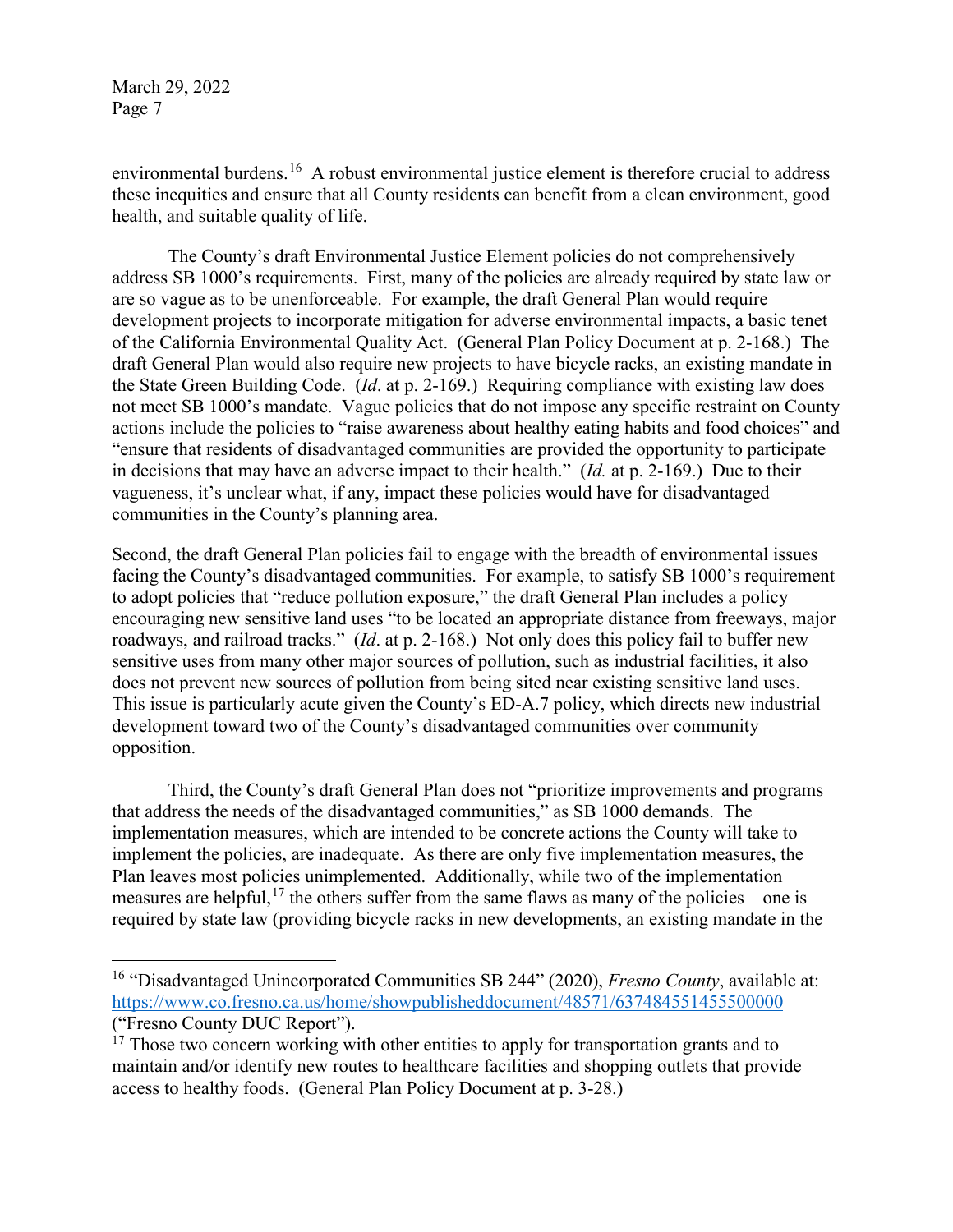$\overline{a}$ 

State Green Building Code), and the other two are vague and likely unenforceable. (*Id.* at p. 3-27 to  $-28.$ )

Resources for SB 1000 compliance are available on our website and from the Governor's Office of Planning and Research.<sup>[18](#page-7-0)</sup>

#### **V. FAILURE TO ADOPT CLIMATE ADAPTATION RESILIENCY STRATEGIES**

Government Code, section 65302, subdivision (g)(4), obligates the County to prepare a climate vulnerability assessment, adopt climate adaptation and resilience goals, policies, and objectives based on the vulnerability assessment, and approve implementation measures to carry out the goals, policies, and objectives. The County was required to comply with section 65302, subdivision (g)(4) by May 2018, when it last revised its hazard mitigation plan.<sup>[19](#page-7-1)</sup> (Gov. Code,  $§ 65302$ , subd. (g)(4).)

The County is in violation of section 65302, subdivision  $(g)(4)$ —it has not yet prepared a vulnerability assessment or adopted climate adaption and resilience goals, policies, objectives, or implementation measures. Nonetheless, the County appears to be taking belated steps toward compliance. On March 22, 2022, the Board of Supervisors approved funding for consultants to prepare the climate vulnerability assessment and revise the draft climate adaptation and resilience goals, policies, objectives, and implementation measures. We look forward to reviewing the product of this work once it is available. In the interim, we note that the adaptation and resilience goals, policies, objectives, and implementation measures in the draft General Plan are inadequate. Specifically, the goals, policies, and objectives must be "based on" the vulnerability assessment, which to our knowledge does not yet exist. Moreover, the draft goals, policies, and objectives themselves are strikingly vague, and the sole implementation measure leaves three of the four policies unimplemented. (General Plan Policy Document at pp. 2-154, 3-26.) The County additionally cross-references a large number of draft policies in other elements as relevant to the adaption and resilience policies, (*id.* at pp. 2-142 to 2-144), but the County fails to "specifically show[]" how those policies meet "each requirement" of section 65302, subdivision (g)(4). (Gov. Code,  $\S$  65302, subd. (g)(4)(D)(ii).) Lastly, the County's decision to decline a \$175,000 state grant requested by the County's Department of Public Health to assess climate impacts on the county's vulnerable populations is troubling, especially if the County lacks resources or funding to meet section 65302, subdivision (g)(4) or if this further delays the County's already overdue compliance.

As the County embarks on its climate resiliency planning process, we remind the County that equity "should be treated as a critical component of all planning, including climate

<span id="page-7-0"></span><sup>&</sup>lt;sup>18</sup> Several resources are available at: <https://oag.ca.gov/environment/sb1000> and [http://opr.ca.gov/planning/general-plan/guidelines.html.](http://opr.ca.gov/planning/general-plan/guidelines.html) [19](http://opr.ca.gov/planning/general-plan/guidelines.html) "Fresno County Multi-Jurisdictional Hazard Mitigation Plan" (May 2018), *Fresno County*,

<span id="page-7-1"></span>available at:

[https://www.co.fresno.ca.us/home/showpublisheddocument/35154/636958419636600000.](https://www.co.fresno.ca.us/home/showpublisheddocument/35154/636958419636600000)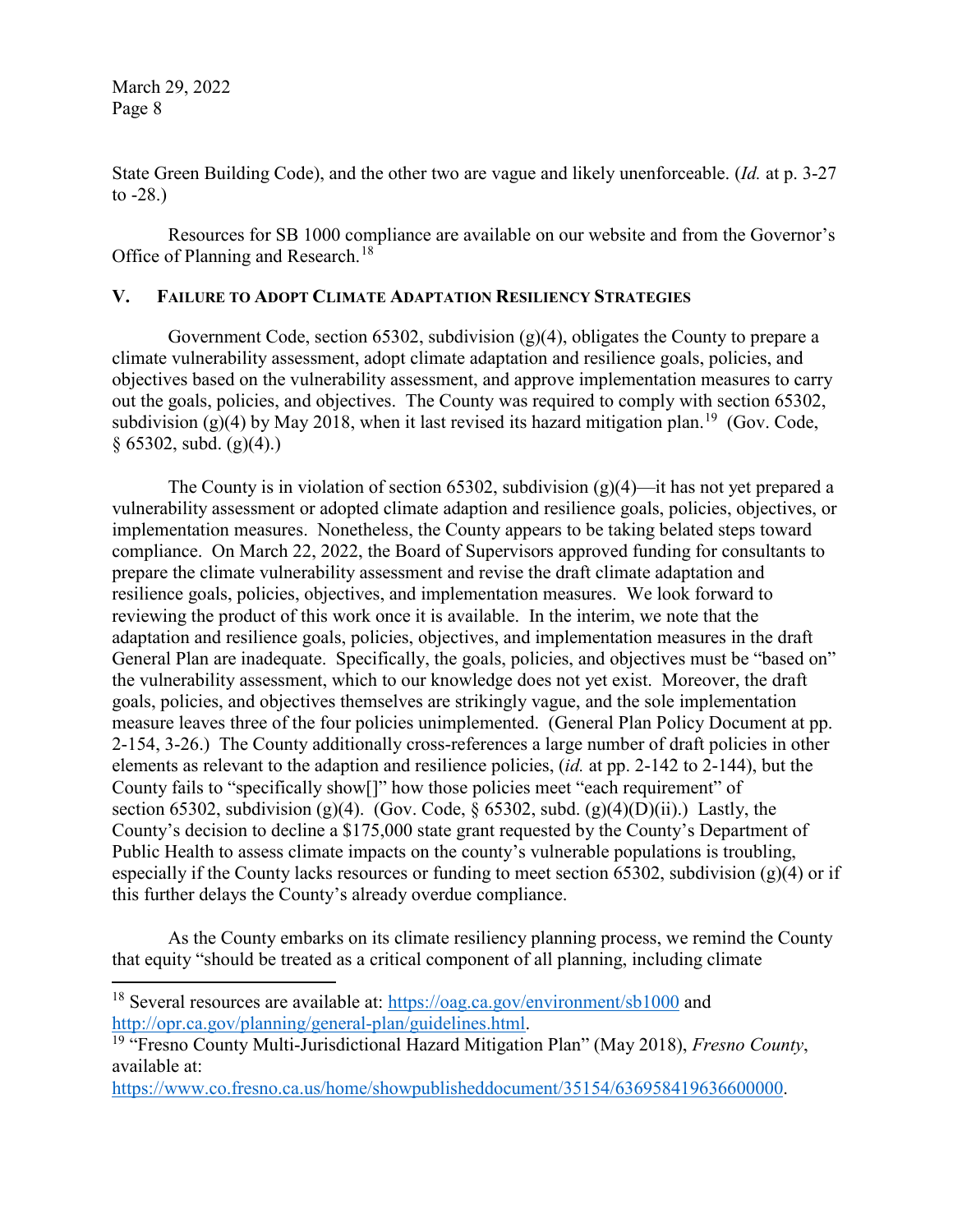adaptation planning. Equitable climate adaptation planning involves identifying persons who may be most vulnerable to climate change and ensuring that planning processes, distribution of resources, and efforts to address systemic wrongs are all conducted in an equitable manner."<sup>[20](#page-8-0)</sup> Equitable adaptation planning is especially crucial given the County's pressing infrastructure deficiencies in many disadvantaged communities.[21](#page-8-1) These deficiencies result in many disadvantaged communities lacking access to clean water, healthy air, green space, shade cover, and other necessary resources. Predicted increases in events like extreme heat days and drought will only exacerbate these concerns.<sup>[22](#page-8-2)</sup> The County's compliance delay deprives the public of section 65302, subdivision  $(g)(4)$ 's benefits and especially harms disadvantaged communities disproportionately burdened by pollution.

#### **VI. CONCLUSION**

 $\overline{a}$ 

The County's proposed policy ED-A.7 directing industrial development to Malaga and Calwa appears to be in violation of the Fair Employment and Housing Act and is inconsistent with the Community Emissions Reduction Plan adopted by the San Joaquin Valley Air Pollution Control District. In addition, the County's draft General Plan fails to comply with SB 1000 (Gov. Code, § 65302, subd. (h)), and requirements to adopt climate resiliency strategies (Gov. Code  $\S$  65302, subd. (g)(4)). If we can be of assistance or if you have any questions or concerns, please do not hesitate to contact us.

Sincerely,

RU

ROBERT SWANSON Deputy Attorney General

MARI MAYEDA Deputy Attorney General

For ROB BONTA Attorney General

<span id="page-8-0"></span><sup>20</sup> "California Adaptation Planning Guide" (June 2020) *California Governor's Office of Emergency Services*, available at: [https://resilientca.org/apg/intro/#consideration,](https://resilientca.org/apg/intro/#consideration) at p. 28.

<span id="page-8-1"></span><sup>21</sup> *See, e.g.,* Fresno County DUC Report (containing numerous examples, including without limitation at p. 65 (noting bottled water "[c]urrently" is being supplied to residents in two areas due to lack of safe drinking water).

<span id="page-8-2"></span><sup>22</sup> *See, e.g*., "Extreme Heat is One of the Deadliest Consequences of Climate Change" (October 7, 2021) *Los Angeles Times*, available at: [https://www.latimes.com/environment/story/2021-10-](https://www.latimes.com/environment/story/2021-10-07/la-times-investigation-extreme-heat) [07/la-times-investigation-extreme-heat.](https://www.latimes.com/environment/story/2021-10-07/la-times-investigation-extreme-heat)